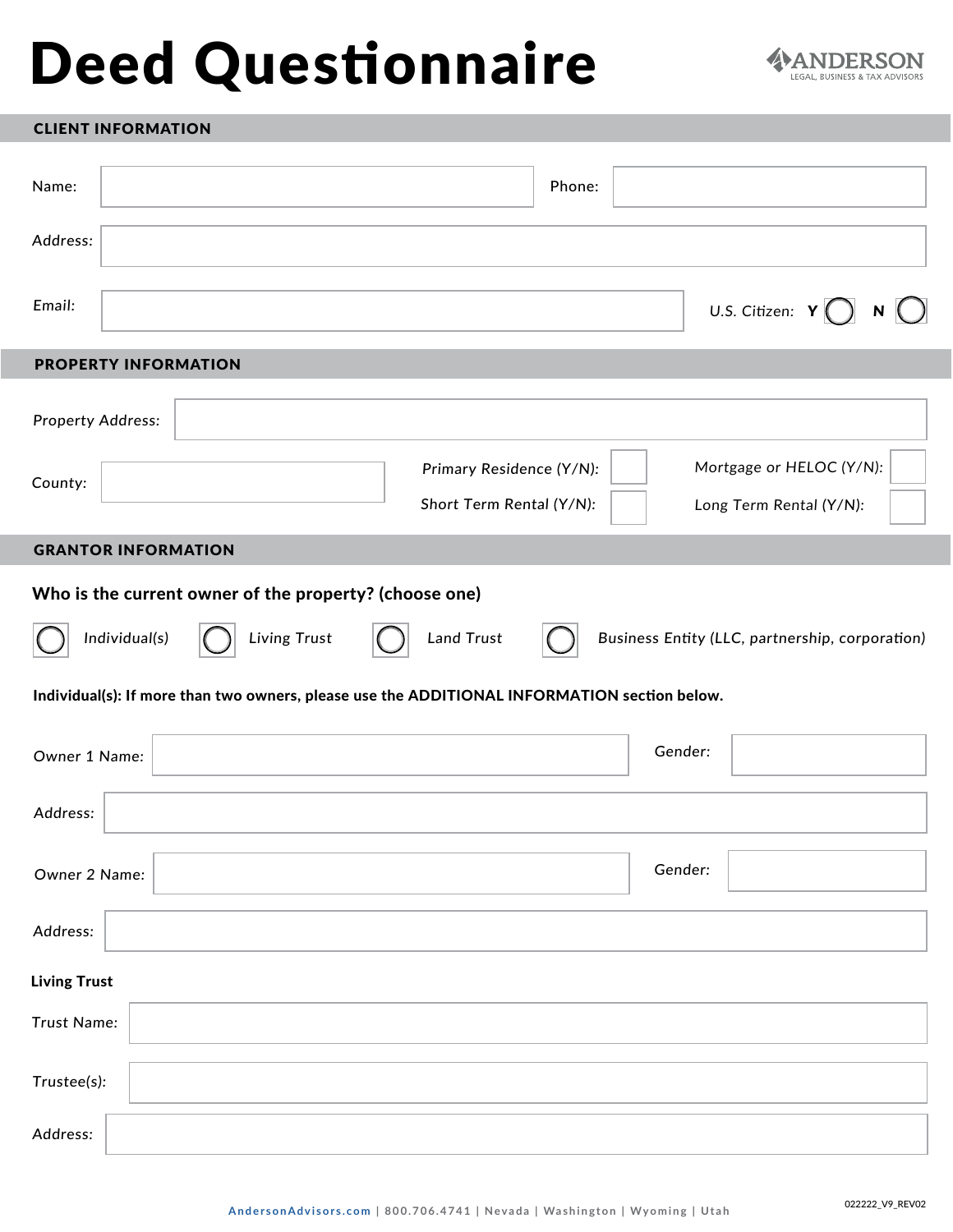| <b>Land Trust</b>                                                                            |                   |         |                                                 |
|----------------------------------------------------------------------------------------------|-------------------|---------|-------------------------------------------------|
| Trust Name:                                                                                  |                   |         |                                                 |
| Trustee(s):                                                                                  |                   |         |                                                 |
| Address:                                                                                     |                   |         |                                                 |
| <b>Business Entity</b>                                                                       |                   |         |                                                 |
| Name:                                                                                        | State:            |         |                                                 |
| Signor:                                                                                      | Title:            |         |                                                 |
| Address:                                                                                     |                   |         |                                                 |
| <b>GRANTEE INFORMATION</b>                                                                   |                   |         |                                                 |
|                                                                                              |                   |         |                                                 |
| Who is the person or entity you are transferring the property to? (choose one)               |                   |         |                                                 |
| Individual(s)<br>Living Trust                                                                | <b>Land Trust</b> |         | Business Entity (LLC, partnership, corporation) |
| Individual(s): If more than two owners, please use the ADDITIONAL INFORMATION section below. |                   |         |                                                 |
| Owner 1 Name:                                                                                |                   | Gender: |                                                 |
| Address:                                                                                     |                   |         |                                                 |
| Owner 2 Name:                                                                                |                   | Gender: |                                                 |
| Address:                                                                                     |                   |         |                                                 |
| <b>Living Trust</b>                                                                          |                   |         |                                                 |
| Trust Name:                                                                                  |                   |         |                                                 |
| Trustee(s):                                                                                  |                   |         |                                                 |
| Address:                                                                                     |                   |         |                                                 |
| <b>Land Trust</b>                                                                            |                   |         |                                                 |
| Trust Name:                                                                                  |                   |         |                                                 |
| Trustee(s):                                                                                  |                   |         |                                                 |
| Address:                                                                                     |                   |         |                                                 |